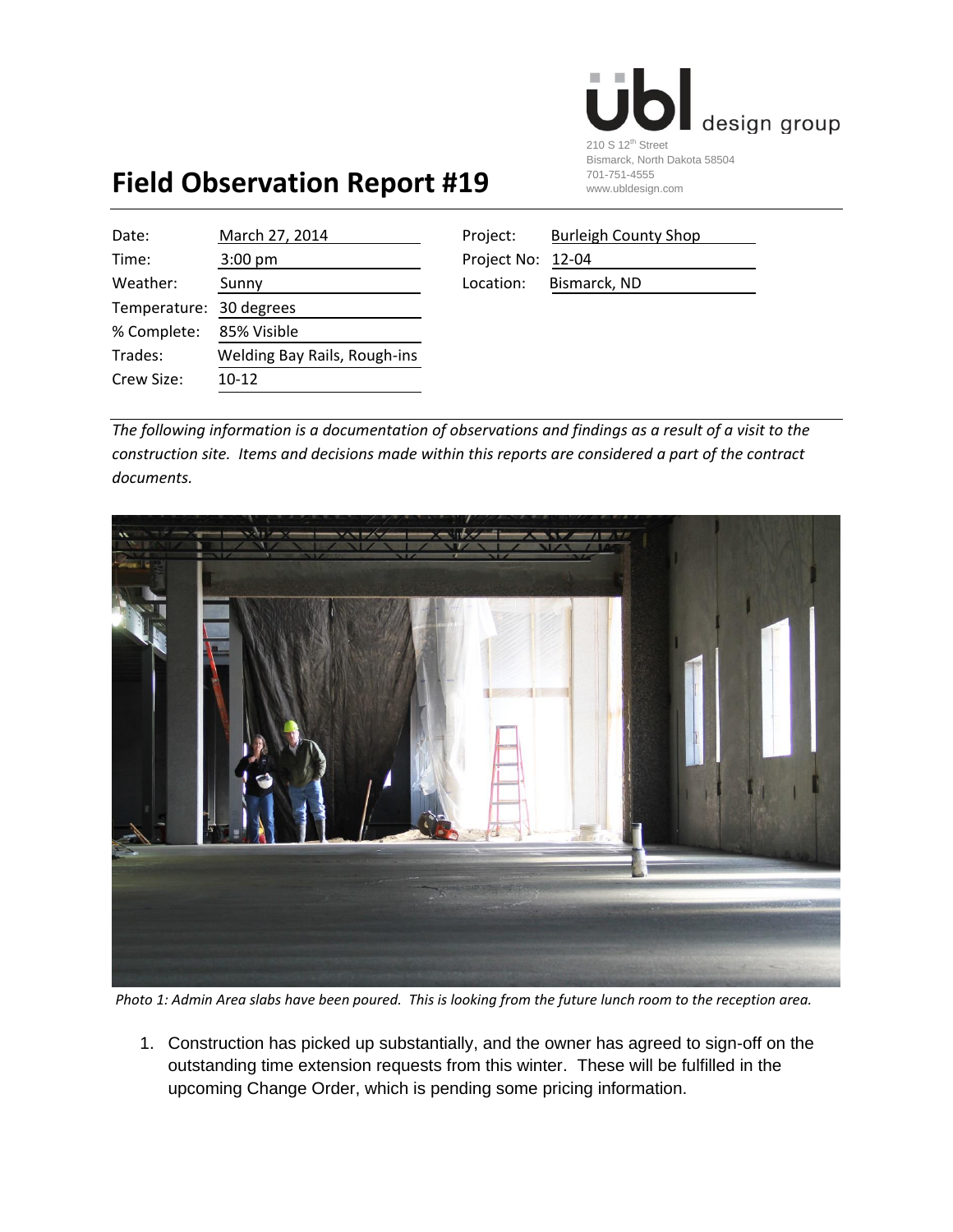2. The Administration Area floor has been poured (*see photo 1 & photo 2*), roofing is nearing completion and the majority of slab area has been poured in the Warm Storage, Surveying Bay and prep work is underway for the Welding Bay.



*Photo 2: Locker Room rough-ins have been placed, burnished block construction set-up is in place.*

- 3. Interior burnished block construction is expected to be underway; the plumbing lines have been made (*see photo 2*). Interior walls are being laid out.
- 4. Temporary heating shelters have moved from the south side of Warm Storage to the north side, in order to continue pouring the remaining aprons.